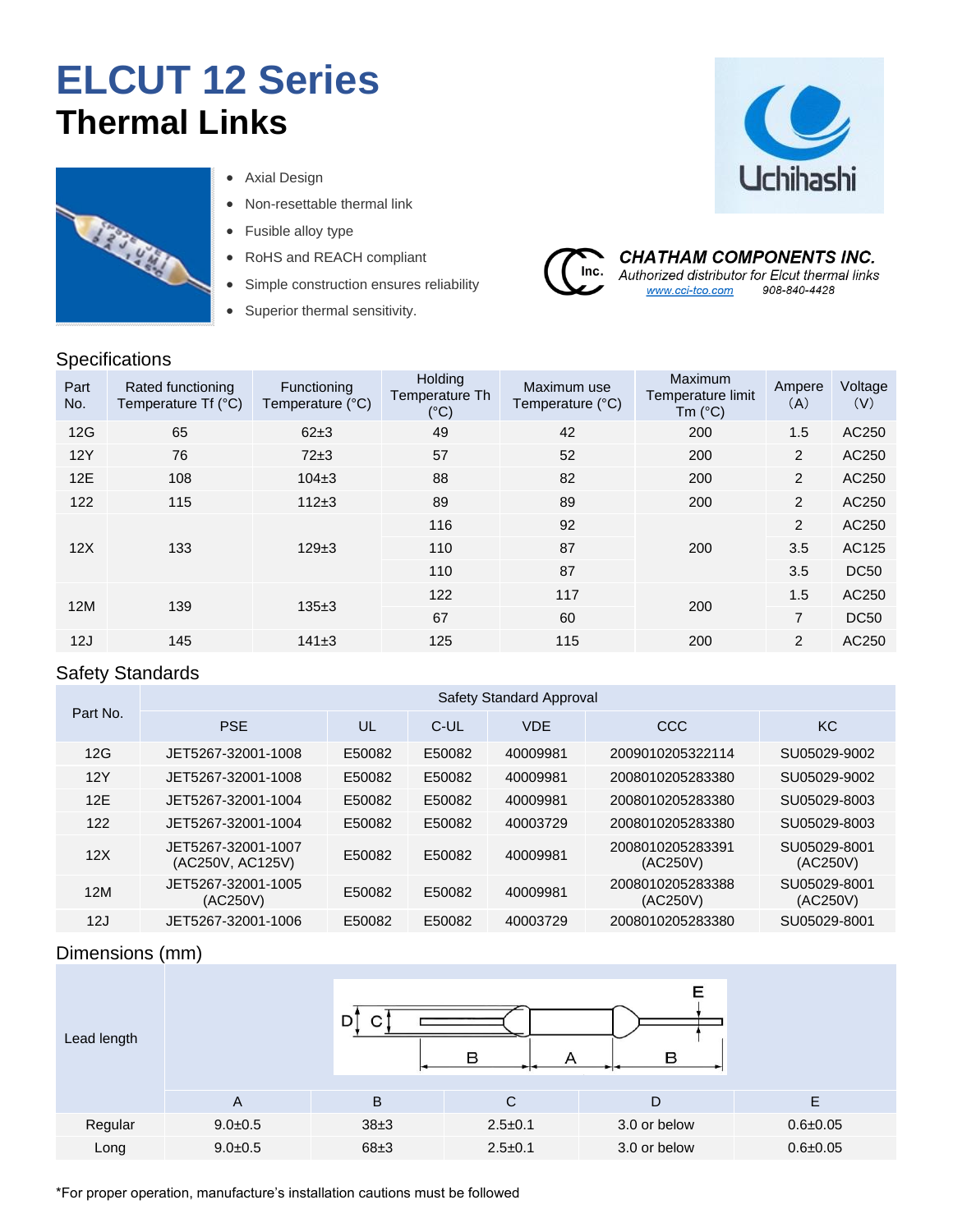# **Installation Cautions (Elcut Brand From Uchihashi Estec)**

\*Cautions excerpted from Uchihashi Estec Co., Ltd. For questions and complete cautions, please contact Uchihashi Estec Co., Ltd

#### **Thermal Cutoff Use**

The following describes the cautions for using thermal cutoffs. If these cautions are not strictly observed, thermal cutoffs may function at temperatures lower than functioning temperatures shown in the catalog, or they may not function at all even if they exceed the functioning temperatures indicated in the catalog. Problems resulting from improper use of thermal cutoffs are the responsibility of users, and not of Uchihashi Estec or its distributors.

1. The electrical rating and rated functioning temperatures of thermal cutoffs are prescribed. Use thermal cutoffs within the rating ranges.

2. Install thermal cutoffs so that their temperatures do not continuously exceed the Maximum / Normal use temperature indicated in the ratings table for each product series (see Manufacturers Catalog).

3. Do not use thermal cutoffs in special conditions, where the use of ordinary electrical equipment such as consumer electronics and electronic office equipment is not appropriate. For example, the use in liquids, in organic solvent, in environments of corrosive gases (many sulfurous acid gas and nitrogen oxide gas), in high or low pressure, in high humidity, or in flammable environments shall be prohibited. Under such conditions, thermal cutoffs may function at temperatures lower than the functioning temperatures or they may not function even if they exceed the functioning temperatures because of hermetically damaged epoxy resin caused by its deterioration.

4. Thermal cutoffs are developed under the assumption that will used in ordinary electrical equipment such as consumer electronics and electronic office equipment. Do not use them in aeronautical equipment, life-support equipment and other machinery for medical purposes, equipment used for engine control in transportation machinery, or in nuclear power equipment.

5. To have thermal cutoffs function as they should, users must select the thermal cutoffs suited to each piece of equipment, and properly choose the positions and methods for installation. Users themselves should decide which type to install in each kind of equipment, and should avail themselves of not only information offered by Uchihashi Estec, but also, their own tests, to confirm that their selections are the best. Such test should involve the preparation of an adequate number of final products for testing, as well as repeated testing under both normal usage conditions and abnormal conditions.

6. Care must be taken, when designing, for the fact that self-temperature rise by energizing will cause thermal cutoffs to function under less ambient temperature.

7. Long-term exposure under high-temperature environment may cause thermal cutoffs to fuse off improperly due to thermal deterioration. Therefore, using thermal cutoffs at as low temperature as possible will be recommended. Maximum / Normal Use temperature is the temperature at which we make sure improper function after specified time does not occur. Maximum / Normal Use temperatures are indicated in the manufacturer's catalogs and specifications.

#### **Thermal Cutoff Installation Cautions**

1. Do not twist the body or lead wires (do not turn or rotate lead wires respect to the body).

| シリーズ名<br>Series name | 最大張力<br>Maximum<br>tension | 最大押力<br>Maximum<br>pressure |
|----------------------|----------------------------|-----------------------------|
| 32, 44, U2, S        | 4.4N                       | 1.1N                        |
| 12                   | 5.7N                       | 1.4N                        |
|                      | 7.7N                       | 1.9N                        |
| 22                   | 15.7N                      | 3.9N                        |

shown in Table 1 (room-temperature reference values). Values in Table 1 were calculated from lead wire diameter according to IEC60691.

2. Do not push lead wired toward or pull them away from the thermal cutoff body at axial stresses exceeding those

3. Tangential forces on the leads must be avoided (i.e. pushing or pulling on the leads at an angle to the thermal cutoff body) as such forces may damage the thermal cutoff's seals.

4. When bending a lead wire for installation, fix the part of the lead between the body and the lead section to be bent using a tool, and gently bend the lead section that is at least 3 mm from the body. Never hold the body with a tool (fig 2)

5. Do not damage lead wires by holding with a sharp instrument, and do not bend at a sharp angle.

6. After a thermal cutoff has been connected, do not apply excessive force that will crush the thermal cutoff body, sealant, or lead wires, and ensure that leads are not subjected to tension, pressing, or twisting forces with respect to the thermal cutoff body.

#### **Soldering and Welding Cautions**

1. After soldering or welding, leave the thermal cutoff for at least 30 seconds to allow the sealant to cool before conducting any taping, fixing, bending, or redoing any soldering or welding. Any stress applied on the thermal cutoff before cooling may cause a broken wire or loss of air tightness, and this may inhibit the proper functioning of the thermal cutoff. If re-soldering or re-welding is done before a thermal cutoff has cooled, it may fuse off. Cooling time varies depending on the soldering temperature (welding conditions), soldering time, lead wire length, and other factors. To determine cooling time, conduct a test with the thermal cutoff that is to be used.

If, after soldering or welding, the sealant is burned, or thermal cutoff contents have permeated out, replace with a new thermal cutoff even if the resistance value reads normally.

#### **2. Maximum permissible soldering time**

- a) Using long lead wires allows for a longer soldering time. Using the longest possible leads when soldering or welding.
- b) If you must solder or weld with a short lead wire, use a heat sink between the soldering or welding point and the sealant. Users should conduct tests for each application, and individually determine the soldering time that will not adversely affect the thermal cutoffs.